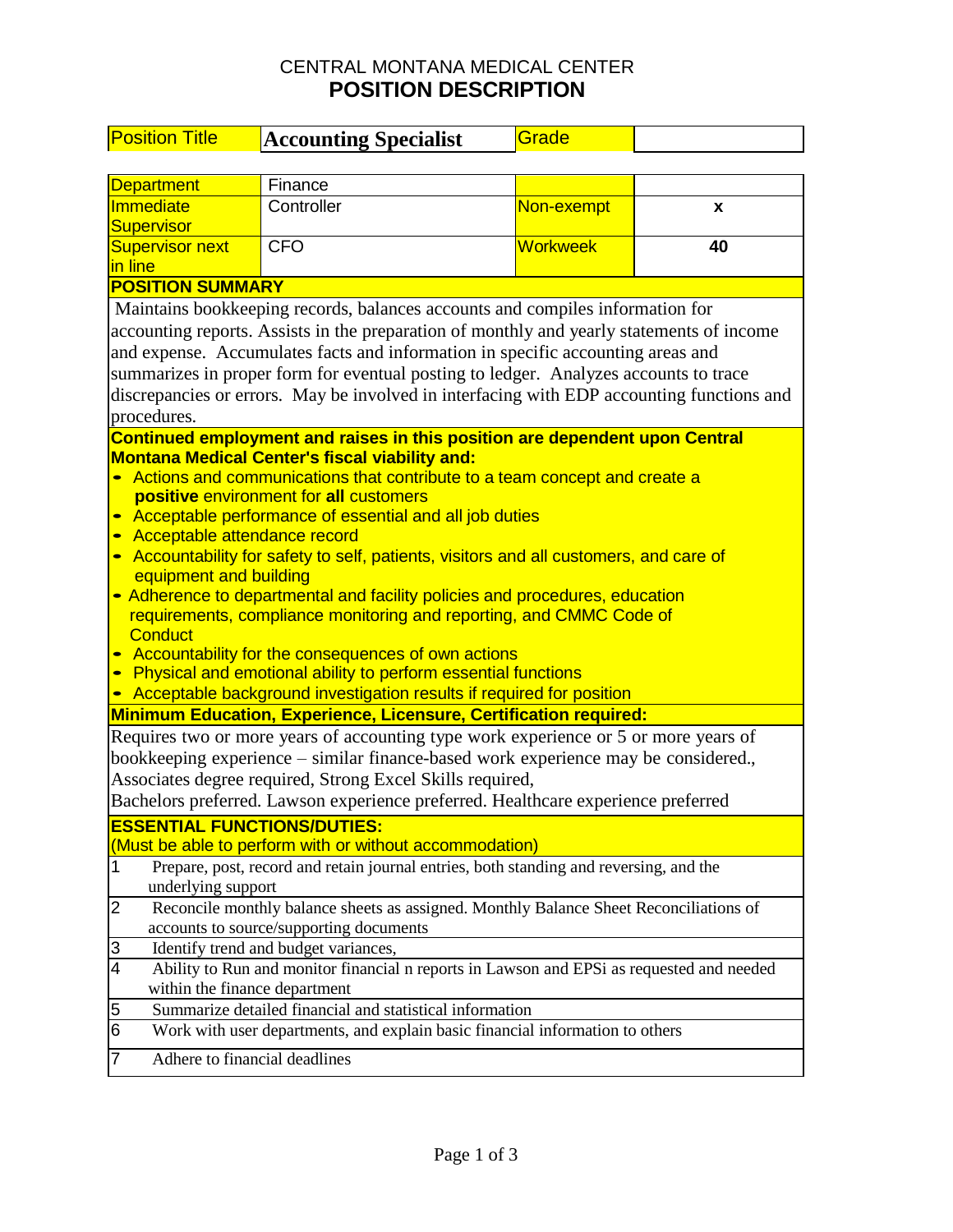## CENTRAL MONTANA MEDICAL CENTER **POSITION DESCRIPTION**

| <b>Position Title</b><br><b>Accounting Specialist</b>                                                           | Grade                                                                                    |  |  |  |  |  |  |
|-----------------------------------------------------------------------------------------------------------------|------------------------------------------------------------------------------------------|--|--|--|--|--|--|
|                                                                                                                 |                                                                                          |  |  |  |  |  |  |
| 8<br>Prepare well oorganized statements, records and communications as needed to support finance<br>department, |                                                                                          |  |  |  |  |  |  |
| 9<br>Account for and interpret revenues and expenses of overall operations - both operating and                 |                                                                                          |  |  |  |  |  |  |
| non-operating elements.                                                                                         |                                                                                          |  |  |  |  |  |  |
| 10<br>Assist the controller with other duties as assigned                                                       |                                                                                          |  |  |  |  |  |  |
| 11<br>Complete accrual based accounting functions.                                                              |                                                                                          |  |  |  |  |  |  |
| 12                                                                                                              | Utilize and interpret balance sheet of assets and liability as it compares to the income |  |  |  |  |  |  |
| statement.                                                                                                      |                                                                                          |  |  |  |  |  |  |
| Knowledge, Skills, Abilities:                                                                                   |                                                                                          |  |  |  |  |  |  |
| Knowledge of Accrual based accounting,                                                                          |                                                                                          |  |  |  |  |  |  |
| Knowledge and proficient skill in Excel,                                                                        |                                                                                          |  |  |  |  |  |  |
| Knowledge and good understanding of the articulation of the balance sheet                                       |                                                                                          |  |  |  |  |  |  |
|                                                                                                                 | Knowledge of assets and liabilities                                                      |  |  |  |  |  |  |
| Ability to reconcile to the income statement revenues and expenses and between operations, other                |                                                                                          |  |  |  |  |  |  |
| operating and non-operating elements                                                                            |                                                                                          |  |  |  |  |  |  |
| Basic analytic skills,<br><b>Strong Spreadsheet skills</b>                                                      |                                                                                          |  |  |  |  |  |  |
| Ability to focus                                                                                                |                                                                                          |  |  |  |  |  |  |
| Ability to pay good attention to detail                                                                         |                                                                                          |  |  |  |  |  |  |
| Ability to work well with others                                                                                |                                                                                          |  |  |  |  |  |  |
| Ability to meet plan for, track and meet deadlines                                                              |                                                                                          |  |  |  |  |  |  |
| Strong organization skills                                                                                      |                                                                                          |  |  |  |  |  |  |
| Strong record keeping skills                                                                                    |                                                                                          |  |  |  |  |  |  |
| Strong communication skills                                                                                     |                                                                                          |  |  |  |  |  |  |
| Knowledge and ability to explain basic financial functions to others                                            |                                                                                          |  |  |  |  |  |  |
|                                                                                                                 |                                                                                          |  |  |  |  |  |  |
| <b>OCCUPATIONAL EXPOSURE</b> for this position:                                                                 |                                                                                          |  |  |  |  |  |  |
| Category I                                                                                                      | Direct contact with blood or other bodily fluid to                                       |  |  |  |  |  |  |
|                                                                                                                 | which universal precautions apply                                                        |  |  |  |  |  |  |
| Category II                                                                                                     | Activity performed without blood/bodily fluids                                           |  |  |  |  |  |  |
|                                                                                                                 | exposure, but exposure may occur in emergency                                            |  |  |  |  |  |  |
| Category III                                                                                                    | Task/activity does not ordinarily entail predictable                                     |  |  |  |  |  |  |
| exposure to blood/bodily fluids                                                                                 |                                                                                          |  |  |  |  |  |  |
| <b>OTHER EXPOSURE</b> for this position:<br><b>Radiation</b>                                                    |                                                                                          |  |  |  |  |  |  |
| <b>Noise</b>                                                                                                    |                                                                                          |  |  |  |  |  |  |
|                                                                                                                 |                                                                                          |  |  |  |  |  |  |
| <b>Other (Specify)</b>                                                                                          |                                                                                          |  |  |  |  |  |  |
| <b>PHYSICAL DEMANDS:</b><br>(Essential functions strength rating for position - see Job Analysis)               |                                                                                          |  |  |  |  |  |  |
| <b>Sedentary</b>                                                                                                | Exert up to 10# occasionally or negligible force                                         |  |  |  |  |  |  |
|                                                                                                                 | frequently                                                                               |  |  |  |  |  |  |
| Light                                                                                                           | Exert up to 20# occasionally, $<$ 10# frequently or                                      |  |  |  |  |  |  |
|                                                                                                                 | negligible force constantly                                                              |  |  |  |  |  |  |
| <b>Medium</b>                                                                                                   | Exert up to 50# occasionally, up to 25# or up to 10#                                     |  |  |  |  |  |  |
|                                                                                                                 | constantly                                                                               |  |  |  |  |  |  |
|                                                                                                                 |                                                                                          |  |  |  |  |  |  |
| <b>Heavy</b>                                                                                                    | Exert up to 100# occasionally, up to 50# frequently                                      |  |  |  |  |  |  |